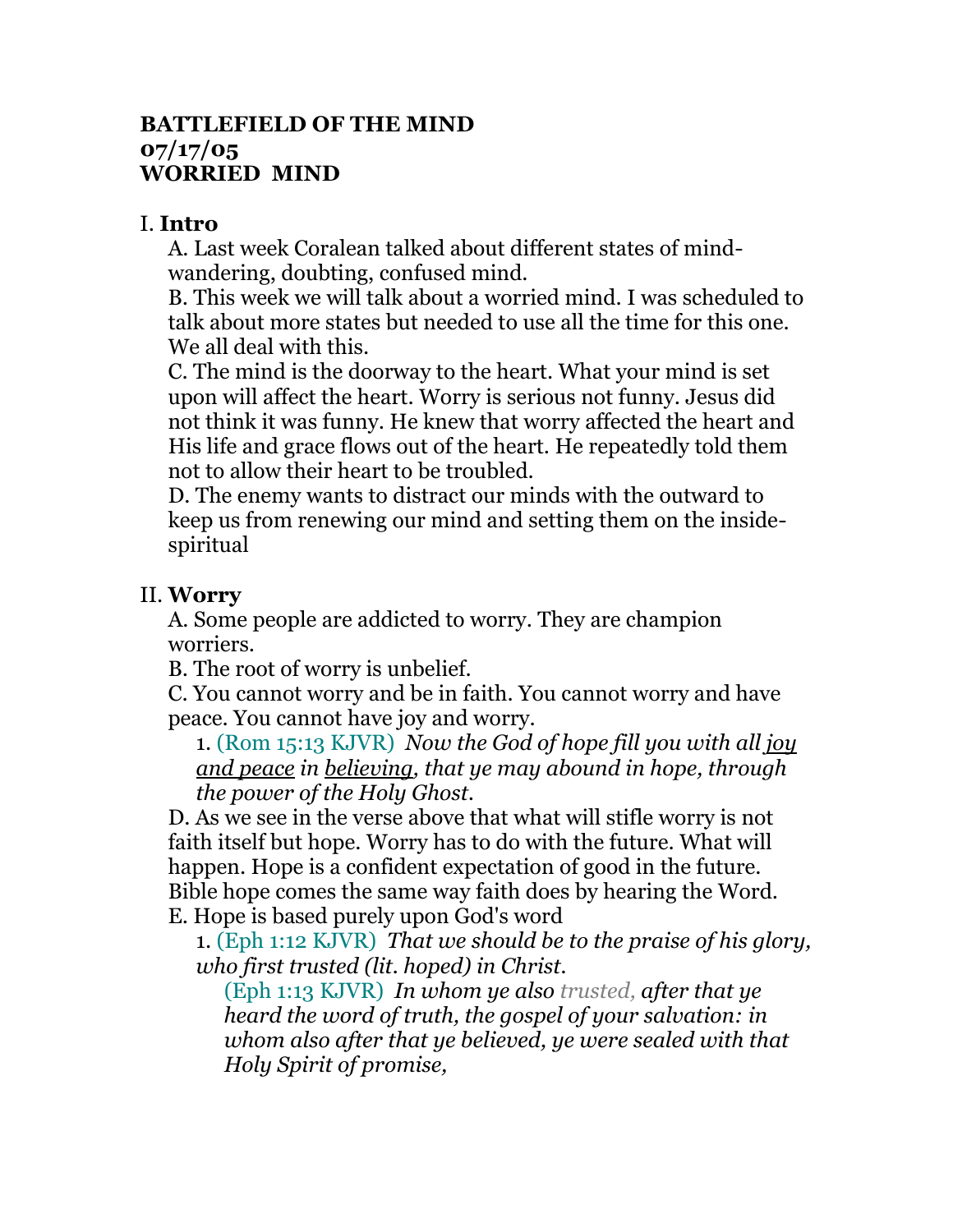2. The word trusted in Greek is hoped. Hope comes before believing. You must see in your heart and mind God's future and then faith can make it a reality. Hebrews 11:1

F. (Mat 6:25 KJVR) Therefore I say unto you, Take no thought for your life, what ye shall eat, or what ye shall drink; nor yet for your body, what ye shall put on. Is not the life more than meat, and the body than raiment?

1. Take no thought- means stop being anxious. Greek word comes from merizo- to divide. Worry distracts your heart from the true meaning of life. Your life is bigger than what you are worrying about at the time.

2. Your life is bigger than food and drink and your body is greater than clothes. God created your life and body and thought through everything that would entail. He has planned for your life and body when he made them.

a. Therefore I say unto you, Take no thought for your life, what ye shall eat, or what ye shall drink; nor yet for your body, what ye shall put on. Is not the life more than meat, and the body than raiment? (Mat 6:25 KJVR)

3. Worry will rob you of drawing on the true source of fulfillment- His life and power.

G. Take therefore no thought for the morrow: for the morrow shall take thought for the things of itself. Sufficient unto the day *is* the evil thereof. (Mat 6:34 KJVR)

You cannout experience God's grace to worry. Grace is always experienced in the now. God give grace for the moment, not for the future. There is no grace for yesterday and no grace for tomorrow. But grace for today- this moment. Worry deals with the future. Worry will drain you and God will not give you grace to endure it. H. Worry will have you dealing with the big picture and everything and every detail right now. You just need to focus on God and walk through your now.

I. Worry robs God of three things in your heart- His Love, His Power, His Wisdom. Worry says God does not care about you, His is powerless to do anything, and does not know what to do about your problem.

J. Refuse to get agitated in your heart. Cast all of your care upon him. They are sticky creatures so slam them!